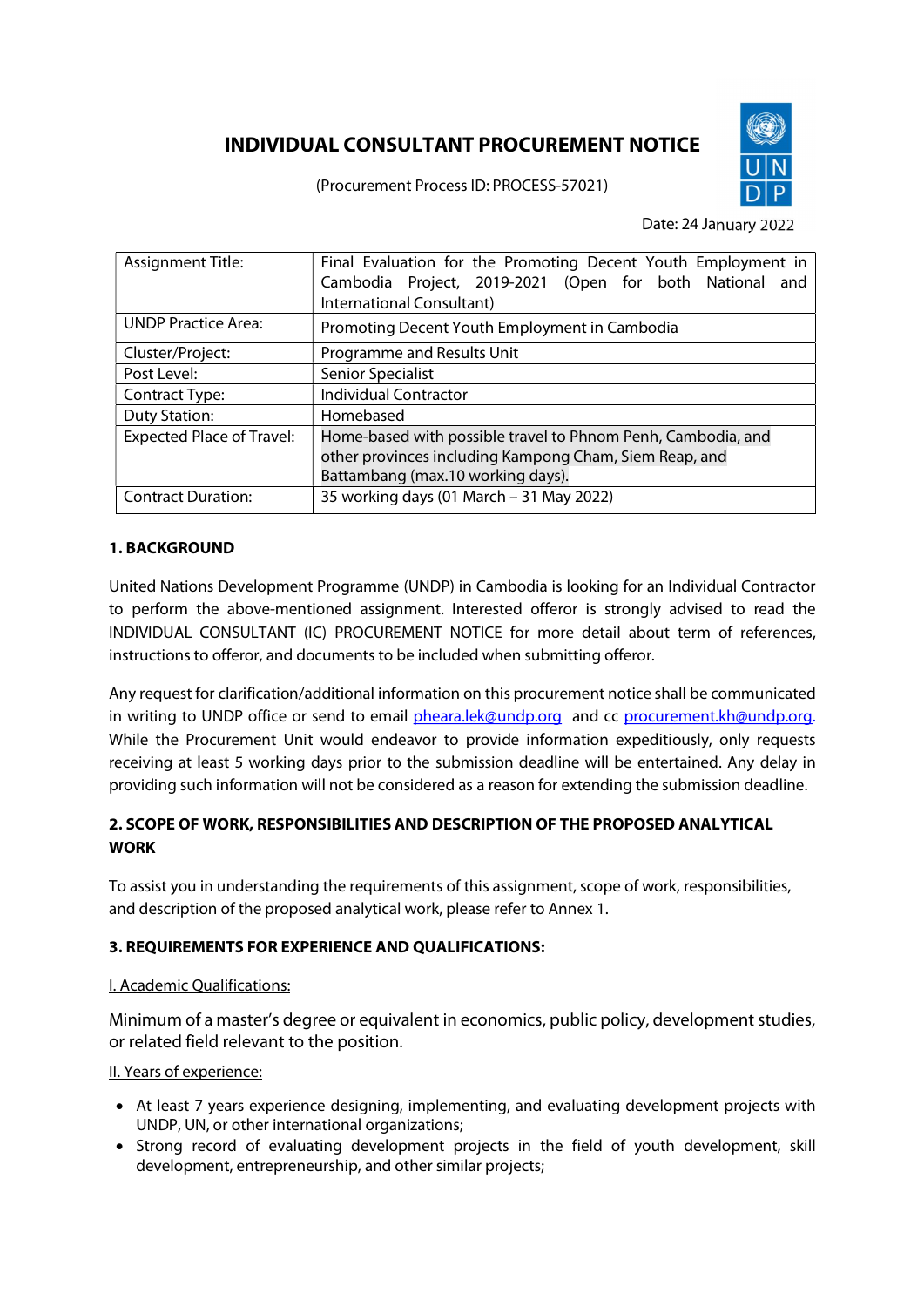- Technical knowledge and experience in applying qualitative and quantitative evaluation methods, data collection, analysis, and evaluation report writing;
- Proven knowledge on youth development, skill development, and entrepreneurship especially in Cambodia and other ASEAN countries with similar context;
- Previous evaluation experience for UNDP projects is a strong asset;
- III. Competencies:
- Excellent evaluation skills, including the capacity to produce high quality and constructive reports;
- Demonstrated analytical skills, ability to assess complex situations, to succinctly and distill critical issues, and to draw practical conclusions;
- Demonstrated ability to communicate effectively with various partners including the government, civil society, private sector, UN, and other development donors and high-quality liaison and representation at local and national levels;
- Experience leading multi-disciplinary, multi-national teams;
- Ability to meet short deadlines;
- Excellent English report writing skills;
- Good facilitation and presentation skills;
- Be client-oriented and open to feedback;
- Excellent interpersonal, coordination, and planning skills. Sense of diplomacy and tact;
- Ability to carry out related activities and meetings using virtual tools or remote working arrangements;
- Computer literate (MS Office package).

## 4. DOCUMENTS TO BE INCLUDED WHEN SUBMITTING THE PROPOSALS:

- 1. Proposal:
	- a) Letter of explaining why they are most suitable for the work
	- b) A sample of previous evaluation reports
- 2. Financial proposal (Duly accomplished Letter of Confirmation of Interest and Availability using

the template provided by UNDP)

3. Personal CV including past experience in similar projects and at least 3 references

Your offer shall be submitted online through UNDP Online Recruitment System at the URL address

https://jobs.undp.org/cj\_view\_job.cfm?cur\_job\_id=104269 no later than application submission deadline.

# Late application submission will be rejected. UNDP will not consider application submission by email.

# 4. FINANCIAL PROPOSAL

This is a Lump sum output-based contract. Therefore, the interested offerors are requested to submit Final All-Inclusive Price with cost breakdown

## 5. EVALUATION

Offerors will be evaluated based on the Cumulative analysis.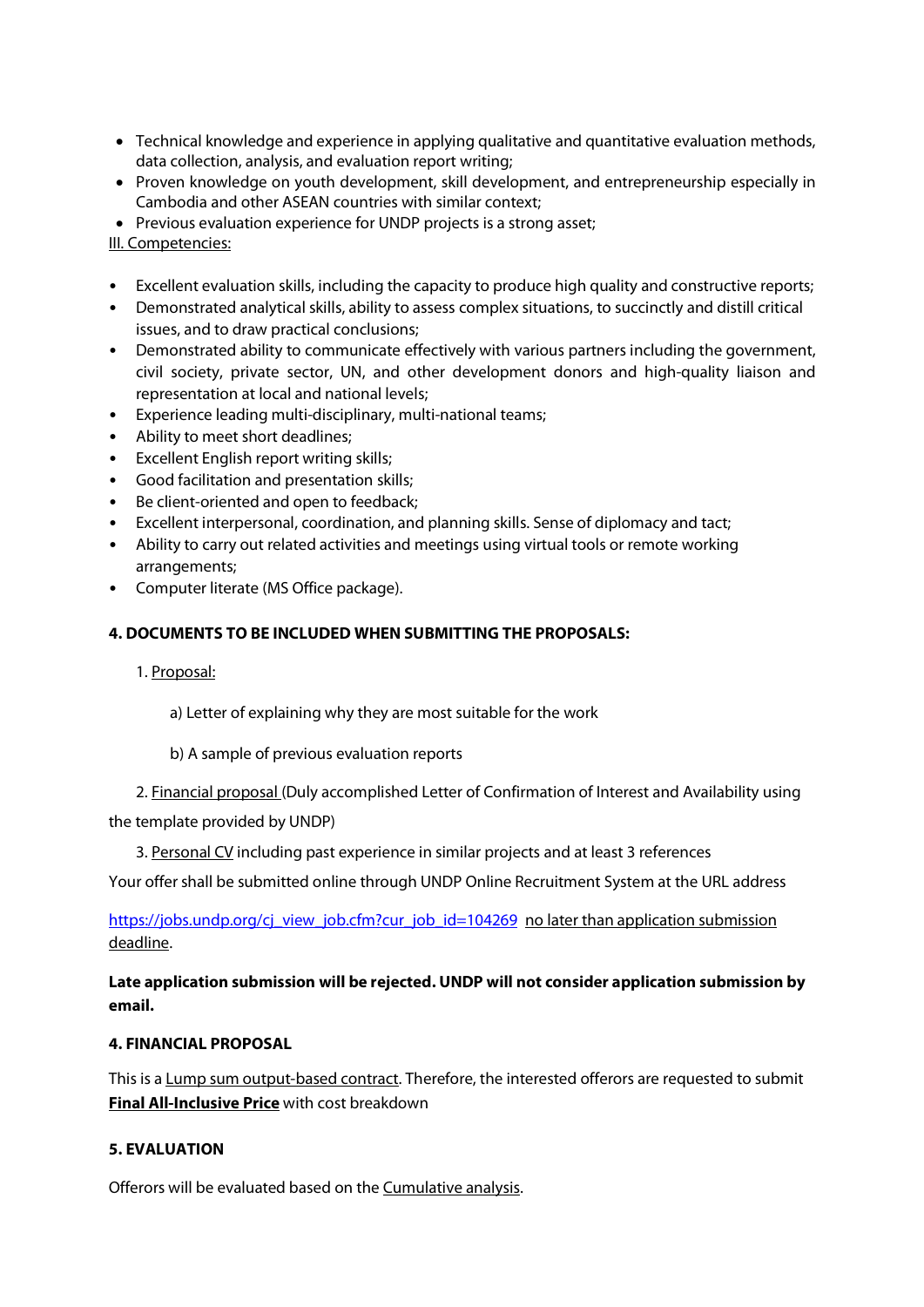- Technical Qualification (100 points) weight; [70%]
- Financial/Price Proposal (100 points) weight; [30%]

A two-stage procedure is utilized in evaluating the proposals, with evaluation of the technical proposal being completed prior to any price proposal being compared. Only the price proposal of the Offerors who passed the minimum technical score of 70% of the obtainable score of 100 points in the technical qualification evaluation will be evaluated.

# 5. 1. Technical qualification evaluation criteria:

The total number of points allocated for the technical qualification component is 100. The technical qualification of the offeror/individual is evaluated based on following technical qualification:

| <b>Technical Evaluation Criteria</b>                                                                                                            | <b>Obtainable</b> |
|-------------------------------------------------------------------------------------------------------------------------------------------------|-------------------|
|                                                                                                                                                 | Score             |
| At least 7 years experience designing, implementing, and evaluating development<br>projects with UNDP, UN, or other international organizations | 20                |
|                                                                                                                                                 |                   |
| Strong record of evaluating development projects in the field of youth development,                                                             | 20                |
| skill development, entrepreneurship, and other similar projects (previous evaluation                                                            |                   |
| reports to be submitted for assessment)                                                                                                         |                   |
| Technical knowledge and experience in applying qualitative and quantitative                                                                     | 40                |
| evaluation methods, data collection, analysis, and evaluation report writing (previous                                                          |                   |
| evaluation reports to be submitted for assessment)                                                                                              |                   |
| Proven knowledge on youth development, skill development, and entrepreneurship                                                                  | 20                |
| especially in Cambodia and other ASEAN countries with similar context                                                                           |                   |
|                                                                                                                                                 |                   |
| <b>Total Obtainable Score:</b>                                                                                                                  | 100               |

Only the offeror who have attained a minimum of 70% of total points will be considered as technical qualified offeror.

## 5. 2. Financial/Price Proposal Comparison:

- Only the financial/price proposal of offeror who have attained a minimum of 70% score in the technical evaluation will be considered and evaluated.
- The total number of points allocated for the price component is 100.
- The maximum number of points will be allotted to the lowest price proposal that is opened/evaluated and compared among those technical qualified Offerors who have attained a minimum of 70% score in the technical evaluation. All other price proposals will receive points in inverse proportion to the lowest price. [Lowest Price x 100 / Other Price under Consideration] = Points for Other Offerors' Price Component.

## 5.3. Selection Method and Award Criteria:

The award of the contract should be made to the individual consultant whose offer has been evaluated and determined as:

- Responsive/compliant/acceptable, and
- Having received the highest score out of a pre-determined set of weighted technical and financial criteria specific to the solicitation. The total score for each offeror will be calculated independently by this formula: Total Score = Technical Score x  $0.7 +$  Finance Score x  $0.3$

## 6. ANNEX